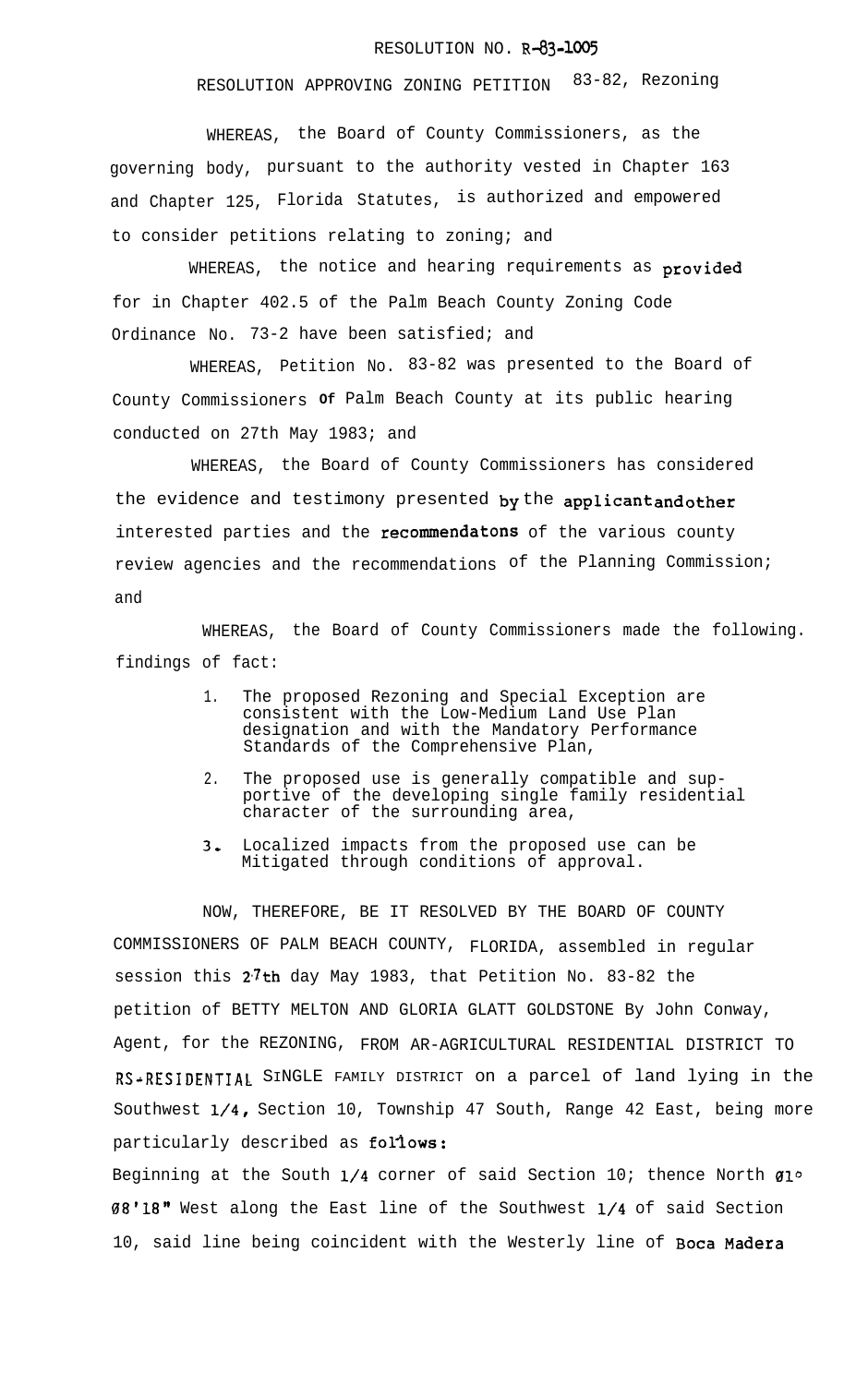## RESOLUTION NO. R-83-1006

## RESOLUTION APPROVING ZONING PETITION 83-82, Special Exception

WHEREAS, the Board of County Commissioners, as the governing body, pursuant to the authority vested in Chapter 163 and Chapter 125, Florida Statutes, is authorized and empowered to consider petitions relating to zoning; and

 $\mathcal{F}_{\mathcal{F}}$  , where  $\mathcal{F}_{\mathcal{F}}$ 

WHEREAS, the notice and hearing requirements as provided for in Chapter 402.5 of the Palm Beach County Zoning Code Ordinance No, 73-2 have been satisfied; and

WHEREAS, Petition No. 83-82 was presented to the Board of County Commissioners of Palm Beach County at its public hearing conducted on 27th May 1983; and

WHEREAS, the Board of County Commissioners has considered the evidence and testimony presented by the applicant and other interested parties and the recommendatons of the various county review agencies and the recommendations of the Planning Commission; and

WHEREAS, the Board of County Commissioners made the following findings of fact:

- 1. The proposed **Rezoning** and Special Exception are consistent with the Low-Medium Land Use Plan designation and with the Mandatory Performance Standards of the Comprehensive Plan.
- 2. The proposed use is generally compatible and supportive of the developing single family residential character of the surrounding area.
- 3. Localized impacts from the proposed use can be mitigated through conditions of approval,

NOW, THEREFORE, BE IT RESOLVED BY THE BOARD OF COUNTY COMMISSIONERS OF PALM BEACH COUNTY, FLORIDA, assembled in regular session this 27th day May 1983, that Petition No. 83-82 the petition of BETTY MELTON AND GLORIA GLATT GOLDSTONE By John Conway, Agent, for a SPECIAL EXCEPTION TO ALLOW A DAY CARE CENTER on a parcel of land lying in the Southwest 1/4, Section 10, Township 47 South, Range 42 East, being more particularly described as follows: Beginning at the South  $1/4$  corner of said Section 10; thence North  $g1^{\circ}$ 08'18" West along the East line of the Southwest l/4 of said Section 10, said line being coincident with the Westerly line of Boca Madera Unit 2, as recorded in Plat Book 32, Pages.59 and 60, a distance of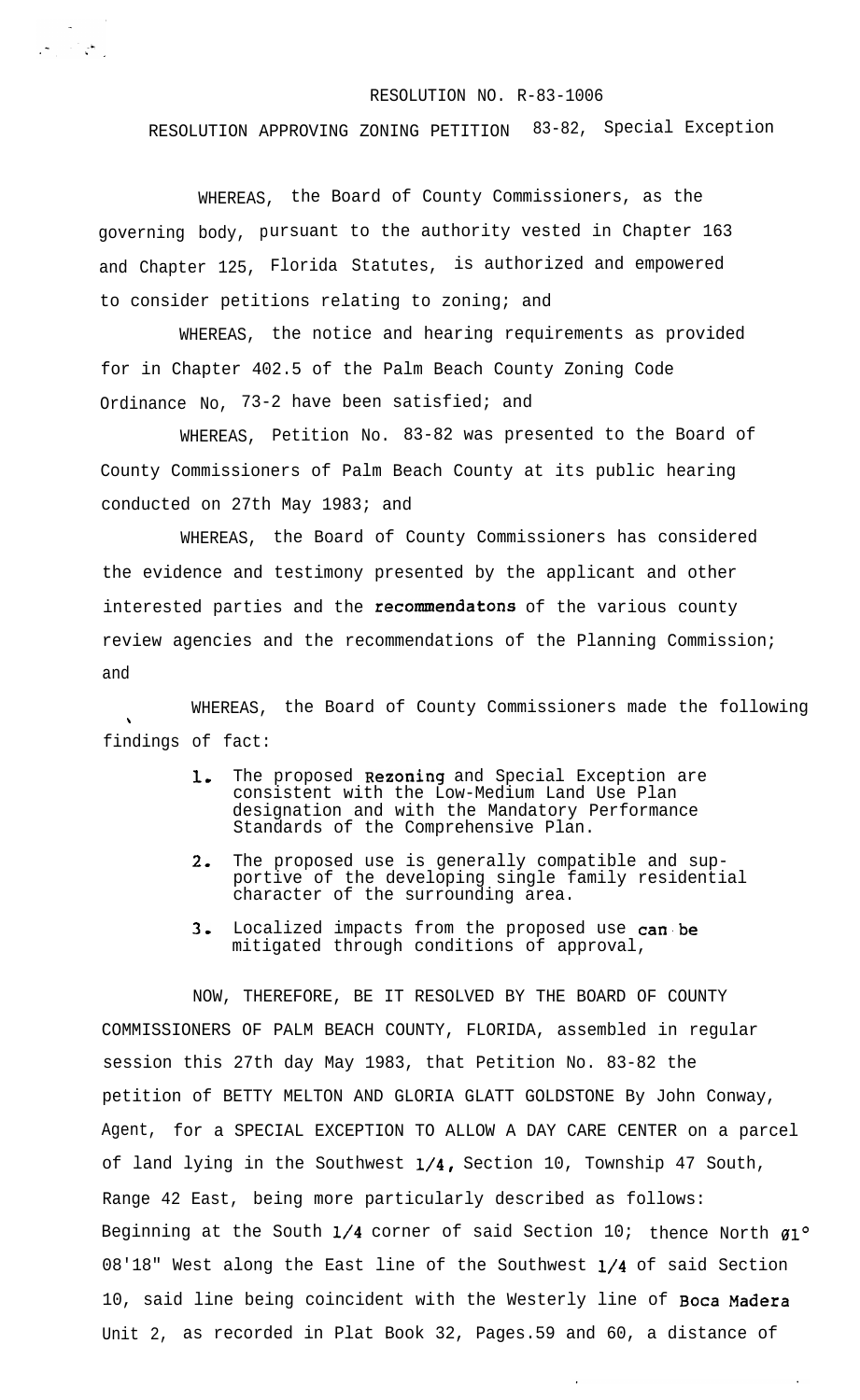740.54 feet to the Northwest corner of said Plat, said point also being the Southeast corner of the St. Andrews School Parcel, as recorded in O.R. Book 1457, thence south 88º 51'42" West, along the South line of said parcel, a distance of 115.00 feet to the Southwest corner of said parcel; thence North  $01^{\circ}$   $08^{\prime}$  18" West, along a line 115.00 feet West of, as measured at right angles to, and parallel to the said East line of the Southwest l/4 of said Section 10, said line also being the West line of said St. Andrews parcel, a distance of 237.08 feet to the Southeast corner of a Florida Power and Light parcel, as recorded in O.R. Book 1889, Page 371, thence South 89034'54" West, along the South line of said parcel, said line being parallel to the North line of the Southwest l/4 of said Section 10, a distance of 252.48 feet to a point on the Easterly right-of-way line of Jog Road, as recorded in 0-R. Book 1799, said point being on the arc of a circular curve to the left, whose radius point bears North 76°21'05" East, from the last described point; thence Southerly and Easterly along the arc of said curve, along the Easterly right-of-way line, having a radius of 1857.00 feet, an arc distance of 514.07 feet to a point of reverse curvature; thence Southerly and Easterly along the arc of said curve, along said Easterly right-of-way line, having a radius of 1963.00 feet, an arc distance of 536-29 feet to a point on the South line of said Southwest l/4, Section 10; thence North 89°23'42" East, along said South line, a distance of 0.87 feet to the said South l/4 corner of said Section 10, and the Point of Beginning of this description. Said property located on the east side of Jog Road, approximately .8 mile south of Yamato Drive (N.W. 51st. Street) was approved as advertised.

 $\mathbf{A}^{\mathbf{r}}$  ,  $\mathbf{A}^{\mathbf{r}}$  ,  $\mathbf{A}^{\mathbf{r}}$  ,  $\mathbf{A}^{\mathbf{r}}$ 

- 1. The property owner shall convey to the public an access easement along the south property line for the existing roadway serving the property tothe east per the County Engineer's approval , prior to Site Plan Certification.
- 2. The developer shall contribute Three Thousnad Five Hundred and Seventy Five Dollars (3,575.00) toward the aost of meeting this project's direct and identifiable impact, to be paid at the time of the building permit.
- 3, The developer shall construct concurrent with on-site paving and drainage improvements on Jog Road at the project's entrance road a right turn lane, south approach and a left turn lane, north approach.
- 4. The development shall retain onsite 85% of the storm water runoff generated by a three (3) year storm per requirements of the Permit Section, Land Development Division.

5. Within ninety (90) days of this approval, the

.-